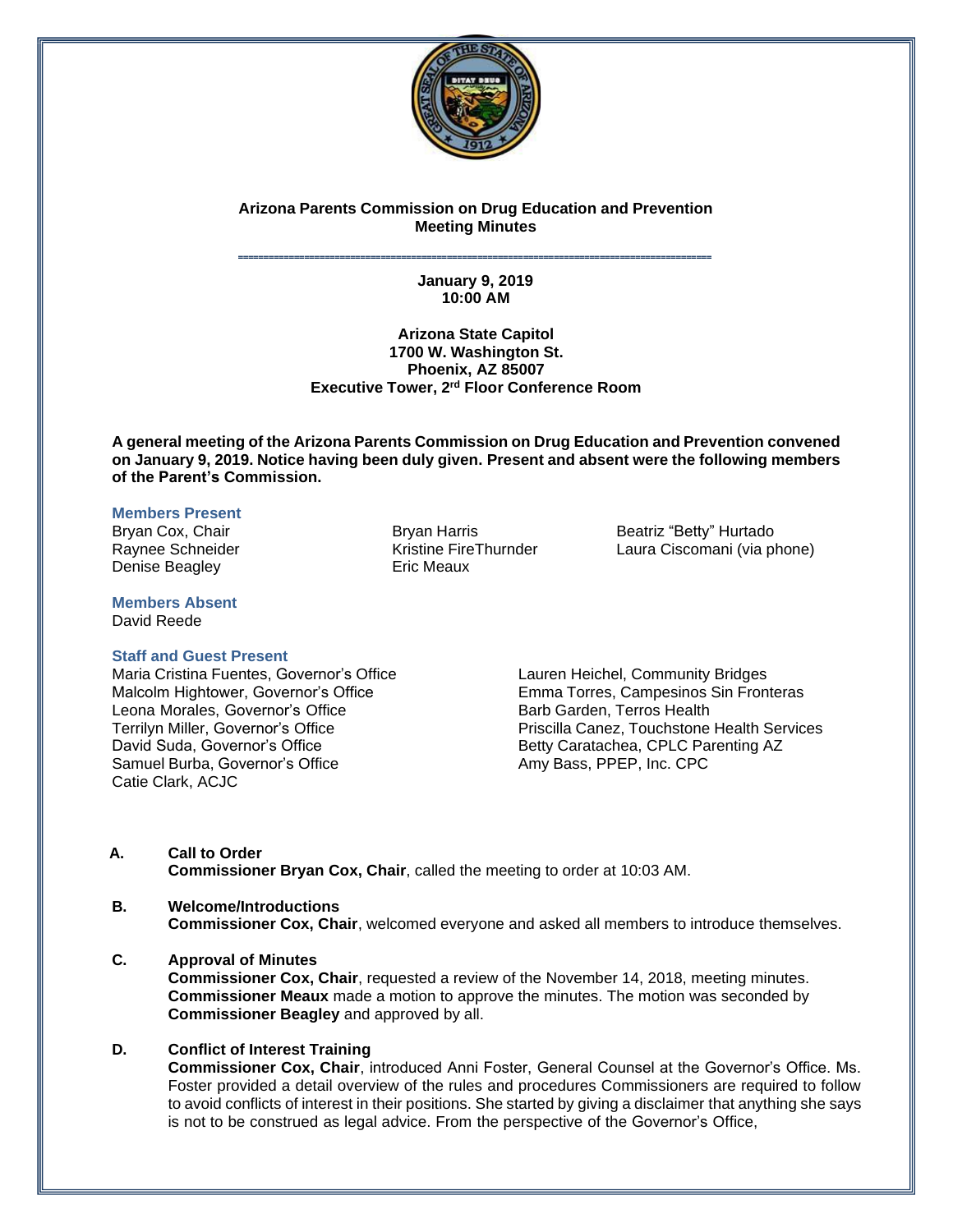Commissioners are treated like employees when it comes to conflicts of interest and are held to the highest standard. The purpose of conflict of interest law is: 1. to avoid situations where a public employee's personal or financial concerns conflict with the unbiased performance of the employee's public duties; 2. to insure that public resources are used for public purposes; and 3. to prevent selfdealing. Conflicts of interest can be either pecuniary (financial) or proprietary (ownership). A substantial interest is a pecuniary or proprietary interest, direct or indirect, of a public officer or employee or their relative that is not one of the "remote" interests listed in the Arizona Revised Statues. A public employee of a public agency who has, or whose relative has, a substantial interest in any contract, sale, purchase or service to such public agency shall disclose that interest and refrain from voting upon or participating in any manner as a public employee in such contract, sale orpurchase. Furthermore, even if the employee does not have a substantial interest in a decision or contract, if one of his/her relatives has a substantial interest, the public employee must disclose the interest and refrain from participating in the matter. Conflicts of interest do not require intent to be classified as violations. Relatives that apply when it comes to conflicts of interest include: spouses, children, grandchildren, parents, grandparents, siblings, spouses of siblings, and in-laws. First cousins do not count. The Arizona State Legislature has enumerated TEN "remote interests" that do not impermissibly influence a person's decisions or actions. Unless the interest falls within one of thestatutorily specified remote situations, the pecuniary or proprietary interest is considered substantial. The remote interests are: 1. Non-salaried officer of a non-profit corporation, 2. Landlord/tenant of a contracting party, 3. Attorney of a contracting party. 4. Member of a non-profit cooperative marketing association, 5. Stock ownership of less than 3% of the shares of a corporation for profit, if the income provides less than 5% of your total annual income, 6. Reimbursement of expenses, 7. Recipient of public services generally available, 8. Relatives of School Board members, other than spouses or dependents, 9. Interests of other public agencies, and 10. Class interests. In general, commissioner should disclose the conflict of interest in writing to GOYFF staff, list any holding by you or a relative that may require disqualification in future matters, and notify GOYFF staff of new conflicts when they arise. Consequences of violating the conflict of interest statutes include civil suits, criminal liability, forfeiture of public employment, and/or nullifying contracts. Lastly, Ms. Foster encouraged commissioner to consult the Arizona Attorney General Agency Handbook for further andmore detailed guidance on conflicts of interest. Each employee must strive to avoid even the appearance of impropriety and should always err on the side of caution in these matters.

## **E. Discussion & Approval of New RFGA**

**Travis Price** provided a preliminary estimate of what the Parents Commission's budget will look like for Fiscal Year 2020. To start, he stated that the budget will look very similar to that of 2019. Revenues for the Commission have been steady year over year. The budget tends to be 10% higherthan actual incurred expense. The budget is almost always approved for the entire amount, but is unlikely to be completely used. Reasons for this include vacancy savings, overestimation by subgrantees, and subgrantees not spending all their funds. Money that is not spent stays in the balance of the Parents Commission fund – it does not disappear. The fund has a balance of roughly

\$4.1 million. The Governor's Accounting Office seeks to have more than 50% of the budget present in the fund but less than 80%. Typically, \$500,000 is set aside in each budget to help pay for evaluators, the collegiate recovery program, and to provide a source for discretionary funds.

**Commissioner Cox, Chair**, asked what role the Governor's Accounting Office plays in the each step of the process of budget creation and evaluation. Mr. Price stated that Accounting is typically very involved early on in the budget creation process and the Request for Grant Applications (RFGA) process. Further, all grants are monitored on a monthly basis.

**Leona Morales** then provided a summary of the RFGA process for the Parents Commission grant. Commissioners were provided with a timeline of activities that will be conducted as part of the RFGA process. The RFGA will be released during the first week of February 2019. The RFGA will be publicly available for six weeks. Ms. Morales is not permitted to solicit applications or talk about the RFGA publicly during this time. The main point of contact for applicants will be Sarah Bean in the Governor's Office. Ms. Morales is working steadily to publicize the RFGA before it is released to the public. All applications are being submitted and processed through an electronic system called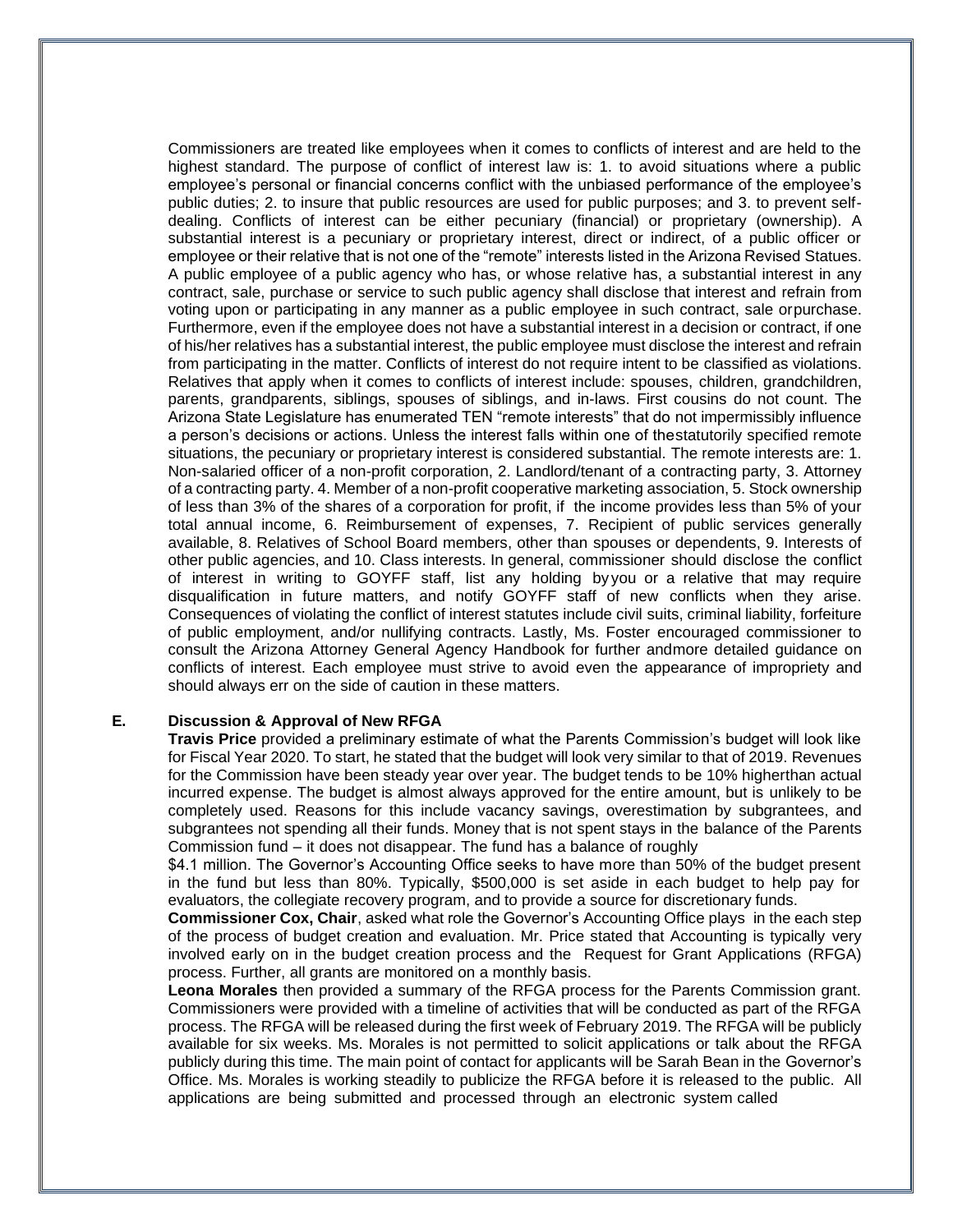ECivis. Evaluators will be able to read and score applications within this system. Ms. Morales hopes that the online system will make the RFGA process more efficient. Applications are ranked by how evaluators score applications out of a total of 1000 points. Recent changes to the RFGA document are largely related to making verbiage in line with the new online system. General terms and conditions are the most current. 45% of funding is reserved for urban applicants, 40% is reserved forrural applicants, and 15% for tribal applicants with the ability for us to make adjustments based on the number of applications received.

**Commissioner Cox** made a motion to approve the RFGA as written. The motion was seconded by **Commissioner Schneider** and approved by all.

## **F. Presentation – Arizona Youth Survey**

**Catie Clark** provided an overview of the 2018 Arizona Youth Survey (AYS). The Arizona Youth Survey (AYS), mandated by A.R.S. §41-2416, is a biennial survey of 8th, 10th, and 12th grade students in all 15 counties in Arizona. The survey asks youth about their experiences with topics such as substance use, school safety, bullying, gang activity, and other problematic behaviors, as well as the risk and protective factors that influence the prevalence of these behaviors. The AYS is grounded in empirically driven and research-based theories of youth development, and provides a wealth of information that is used to improve the circumstances in which all Arizona youth live and learn. For years, the AYS has been utilized by a number of coalitions, non-profit agencies, government agencies, Regional Behavioral Health Authorities (RBHA), local school districts, and state universities in order to: identify the nature and extent of various problem behaviors; assess the performance of prevention and intervention efforts; guide program and policy decisions that affect prevention and intervention efforts; design and implement a new program and/or policy; and apply for competitive funding opportunities to solve a variety of problem behaviors. The AYS is administered by teachers or other administrators in each school. Staff at the Arizona Criminal JusticeCommission (ACJC) have designed a quick, easy survey process for all schools involved. The survey is anonymous. No student-identifying information is collected for the survey. Student participation is completely voluntary. Not only are parents/guardians able to decline approval for theirstudent(s) to participate in the survey, but students are also given the ability to opt-out of completing the survey at any time in the process. Participation in the AYS is completely free for schools. The ACJC provides all materials needed to distribute and return surveys for analysis. The survey is available through online or paper-pencil formats, and takes about 45 minutes to complete. Schools select the specific day in which the survey will be administered to their students. In recognition of thevaluable information provided by the AYS, the legislature has exempted it from state requirements mandating the use of active parental consent forms. Thus, the AYS uses passive parental consent forms which allow a parent to opt their student out of participating in the survey. The survey covers avariety of topics including: substance use, gang involvement, problematic behaviors, school experiences and interactions, bullying, family interactions, goal-setting and future orientation, riskand protective factors (RPFs), and other contextual factors. Important findings from the 2018 AYS includes: 1) there has been a slight increase in 30-day substance use and lifetime substance use, 2) there has been a massive increase in e-cigarette usage accompanied by a consistent decrease in cigarette usage, 3) there has been a slight decrease in alcohol usage, 4) there has been a slight increase in marijuana usage, and 5) there has been a significant decrease in prescription pain reliever usage. Key reasons youth report using substances include: 1) to deal with stress from parents and family, 2) to deal with stress from peers and friends, 3) to deal with stress from school, and 4) to have fun. Key reasons youth report not using substances include: 1) they are not interested, 2) they feel it could harm their bodies, 3) their parents would be disappointed, and 4) theirparents would take their privileges away. Key takeaways from the survey are: 1) Overall use of substances is up, including both 30 day and lifetime. This is largely being driven by increases in ecigarette and marijuana use. Use of all other substances is down, 2) Students report perceiving marijuana to be the least risky of all ATODs, 3) Dangerous driving behaviors are down, 4) There is still work to be done at the county level, especially in regards to cigarette and prescription pain reliever use. Ms. Clark concluded by stating that the AYS can be accessed entirely online, and she encouraged anyone with specific questions to contact her directly.